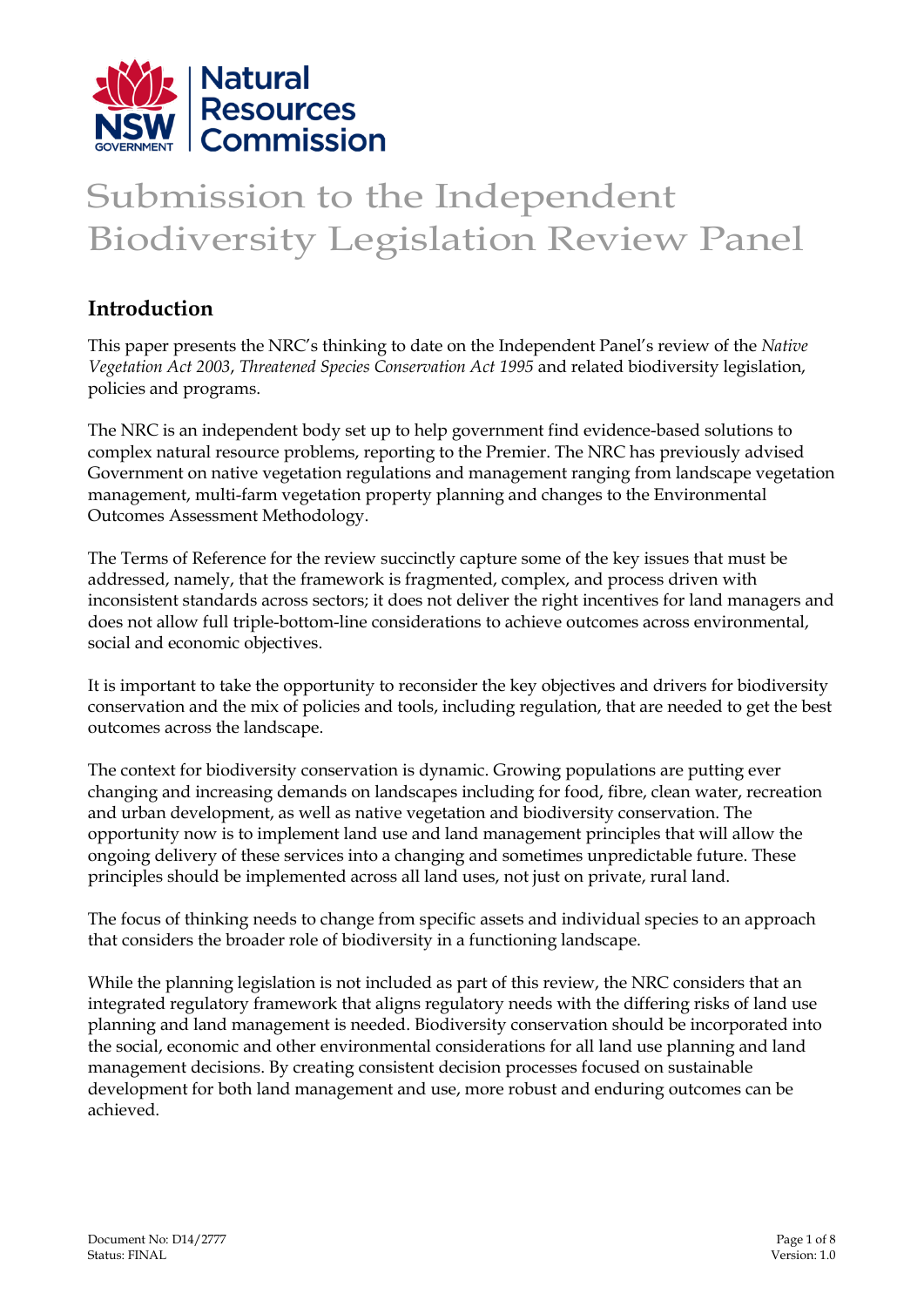### **Drivers for reform**

This review is timely. At the state level, there are significant reforms occurring underpinned by NSW 2021 and the 2012 NSW Commission of Audit. The legislative framework for biodiversity conservation and threatened species is now outdated and out of step with emerging international best practice, and separate state regulations for native vegetation and biodiversity conservation impose significant complexity and unnecessary costs on landholders. <sup>1</sup> This section outlines some of the key drivers for change.

#### **Inconsistent requirements across sectors and the landscape**

The *Native Vegetation Act 2003* focuses on preventing clearing at the property scale in rural-zoned land only, <sup>2</sup> thereby forcing private conservation onto a small group of landholders. This is despite the fact that many of the most aggressive threats to biodiversity in NSW include housing and mining development pressures in urban and coastal areas where the *Native Vegetation Act 2003* does not apply. In general, decision-making in urbanised areas tends to favour decisions based on economic and social factors, whereas rural landholders are subject to strict rules that ensure environmental outcomes are maintained or improved. 3

Under the *Native Vegetation Act 2003* (NSW), property vegetation management plans (PVPs), in particular continuing use PVPs, were intended to provide certainty to farmers so they could "get on with business." However, PVPs have been criticised<sup>4</sup> for being part of the clearing approval process rather than a genuine land management agreement.<sup>5</sup> Evidence indicates that regulations preventing farmers from developing and managing their land reduce operating profits and negatively impact on land value. 6

Despite best intentions, the native vegetation reform package does not sit comfortably with the rural community due to the imposed costs, rigid rules and the primary focus on environmental outcomes. The *Native Vegetation Act 2003* effectively put a regulatory "fence" around remaining native vegetation, and does not enable consideration of the social and economic factors, leading to considerable mistrust of government and some perverse outcomes. For example, it does not adequately value past actions that resulted in native vegetation being well managed. One unintended outcome of the legislation is that a landholder who may have degraded native vegetation can be rewarded over the landholder who previously managed vegetation well. 7

The NRC is highlighting the opportunity for this review to promote long-term approaches that maximise the functional value of native vegetation across the landscape, not promoting a return to previous clearing regimes.

<sup>-</sup><sup>1</sup> Productivity Commission, 2004, Impacts of Native Vegetation and Biodiversity Regulations, Report no. 29, Melbourne.

<sup>2</sup> *Native Vegetation Act 2003*, Section 5.

<sup>&</sup>lt;sup>3</sup> Farrier, MD, Kelly, AH and Langdon, A, 2007, Biodiversity offsets and native vegetation clearance in New South Wales: The rural/urban divide in the pursuit of ecologically sustainable development, Environmental Planning and Law Journal, vol. 24, no. 6, pp. 427-499.

<sup>4</sup> Submissions to the review of the Native Vegetation Regulation 2012, http://www.environment.nsw.gov.au/vegetation/nvsubmissions.htm.

<sup>5</sup> Natural Resources Commission, 2007, Final Report – A Landscape Approach to Vegetation Management, June 2007.

<sup>6</sup> Sinden, J, 2005, The impact and opportunity cost of native vegetation regulations: ten facts and one question, *Farm Policy Journal,* vol. 2, no. 4.

<sup>7</sup> Natural Resources Commission, 2007, Final Report – A Landscape Approach to Vegetation Management, June 2007.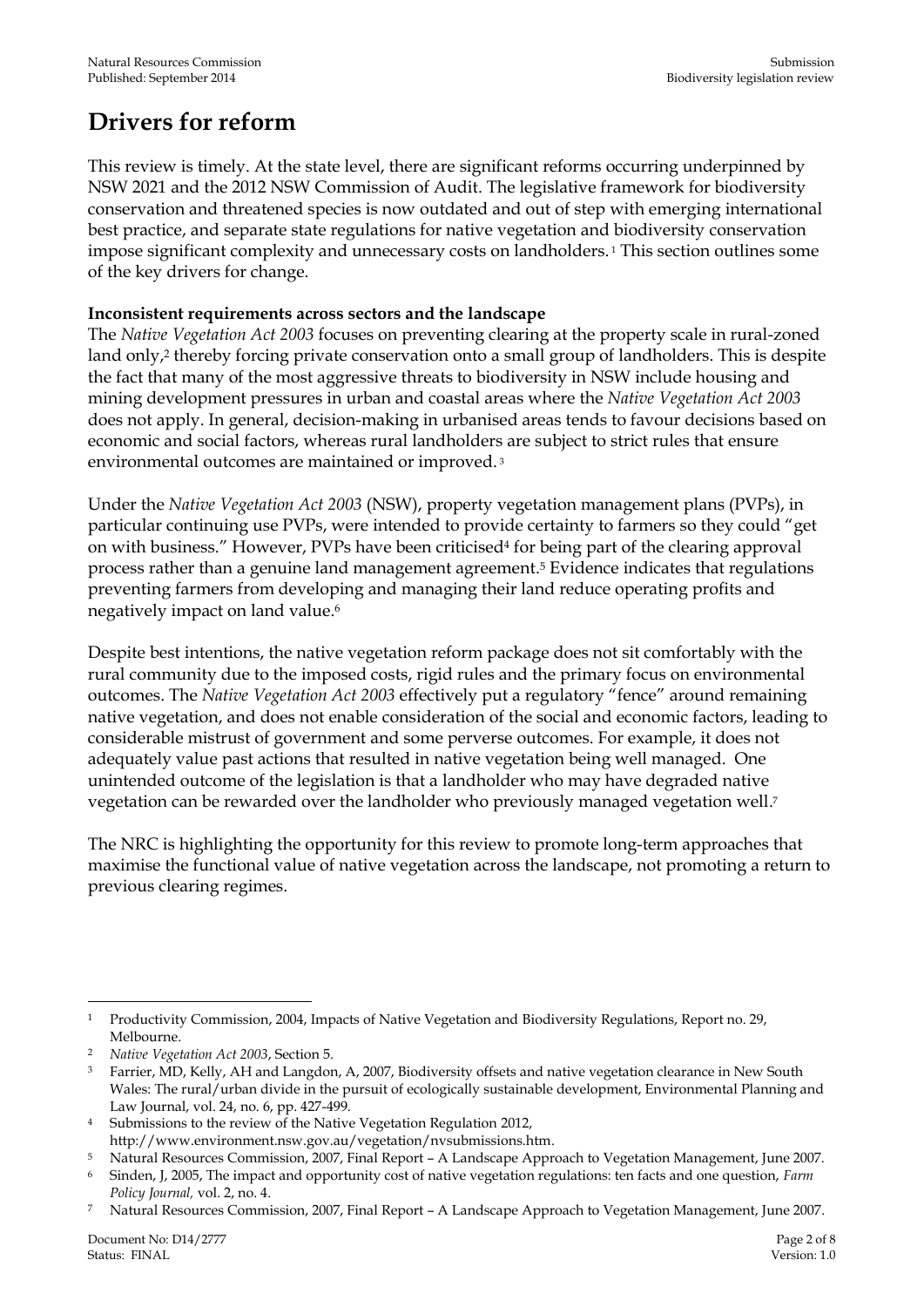#### **Need to consider multiple values and triple-bottom-line**

Global trends in literature and in biodiversity conservation approaches by government and nongovernment organisations indicate a shift away from an asset-protection and rarity-focused approach towards providing healthy, functional landscapes that provide a range of goods and services. 8,9,10 This recognises that use and protection are not necessarily mutually exclusive.

Approaches to biodiversity conservation in NSW tend to focus on scarcity values, and unrealistic reference points of pre-1750's asset condition and distribution. While the tools underpinning the *Native Vegetation Act 2003* do recognise some of the functional values of vegetation and its role in other biophysical processes, the Acts under review are largely driven by the protection of assets, and their distribution and status rather than landscape function<sup>11</sup> and the social, economic and environmental values provided. They do not encourage or motivate the maintenance and enhancement of ecological and landscape processes, particularly in the vast portion of the landscape that is not set aside solely for conservation. Focusing on threatened species and preventing extinction also risks losing sight of the rest of biodiversity that may not currently be rare, but that delivers most of the human benefits.

The goal for biodiversity conservation should be couched in the context of maintaining and improving landscape health and function across the whole landscape, including productive land. Improvements in biodiversity will be maintained by, for example, healthy soils, good ground cover, sufficient water quantity and quality or improvements in the condition of native vegetation, including the control of invasive plant and animal species. A landscape approach would deliver more biodiversity outcomes across a much larger proportion of the state than is possible within the reserve system, while also improving productivity and resilience.

#### **Scale and timing of decision-making**

There is growing evidence that the choice and effectiveness of conservation effort is scale dependent, especially when applied to traditional asset prioritisation (rare and threatened). For example, rarity depends on the size and the choice of the assessment region.<sup>12</sup>

Integrated, strategic planning at a scale more in line with important ecological and social systems is where different demands on landscapes should be debated and reconciled. At a site or development proposal scale, and in some cases the local government scale, most of the opportunities for effective landscape management can be missed. While the *Threatened Species Conservation Act 1995* provides for approvals at a broader scale through biodiversity certification, the Acts under review predominately focus on decisions at the site or property scale, at the time that clearing or a development is proposed.

<sup>-</sup><sup>8</sup> European Commission, 2011, The EU Biodiversity Strategy to 2020, viewed 14 August 2014 at [ec.europa.eu/environment/nature/biodiversity/comm2006/2020.htm](http://ec.europa.eu/environment/nature/biodiversity/comm2006/2020.htm)

<sup>9</sup> World Wildlife Fund, 2014, The biodiversity footprint of land use change, viewed on 13 August 2014 at [www.wwf.org.au/our\\_work/saving\\_the\\_natural\\_world/what\\_is\\_biodiversity/conserving\\_biodiversity/](http://www.wwf.org.au/our_work/saving_the_natural_world/what_is_biodiversity/conserving_biodiversity/)

<sup>10</sup> Watson, JEM, Bottrill, MC, Walsh, JC, Joseph, LN and Possingham, H, 2011, Evaluating threatened species recovery planning in Australia, Report to Department of Environment, Water, Heritage and the Arts.

<sup>&</sup>lt;sup>11</sup> A functional landscape approach is one in which management decisions are designed to ensure underlying biophysical processes can support the economic, social and environmental values communities seek to realise in and from a landscape over time. See Cresswell (ed), 2004, Heartlands: Planning for sustainable land use and catchment health – a report of the Heartlands initiative, CSIRO and MDBC. See also Brunckhorst, DJ, 2000, Bioregional Planning – Resource Management Beyond the New Millennium, Hardwood Academic Publishers, Amsterdam.

<sup>12</sup> Anderson, BJ, Armsworth, PR, Elgenbrod, F, Thomas, CD, Gillings, S, Heinemeyer, A, Roy, DB and Gaston, KJ, 2009, Spatial covariance between biodiversity and other ecosystem service priorities, *Journal of Applied Ecology,* vol. 46, no. 4, pp. 888-896.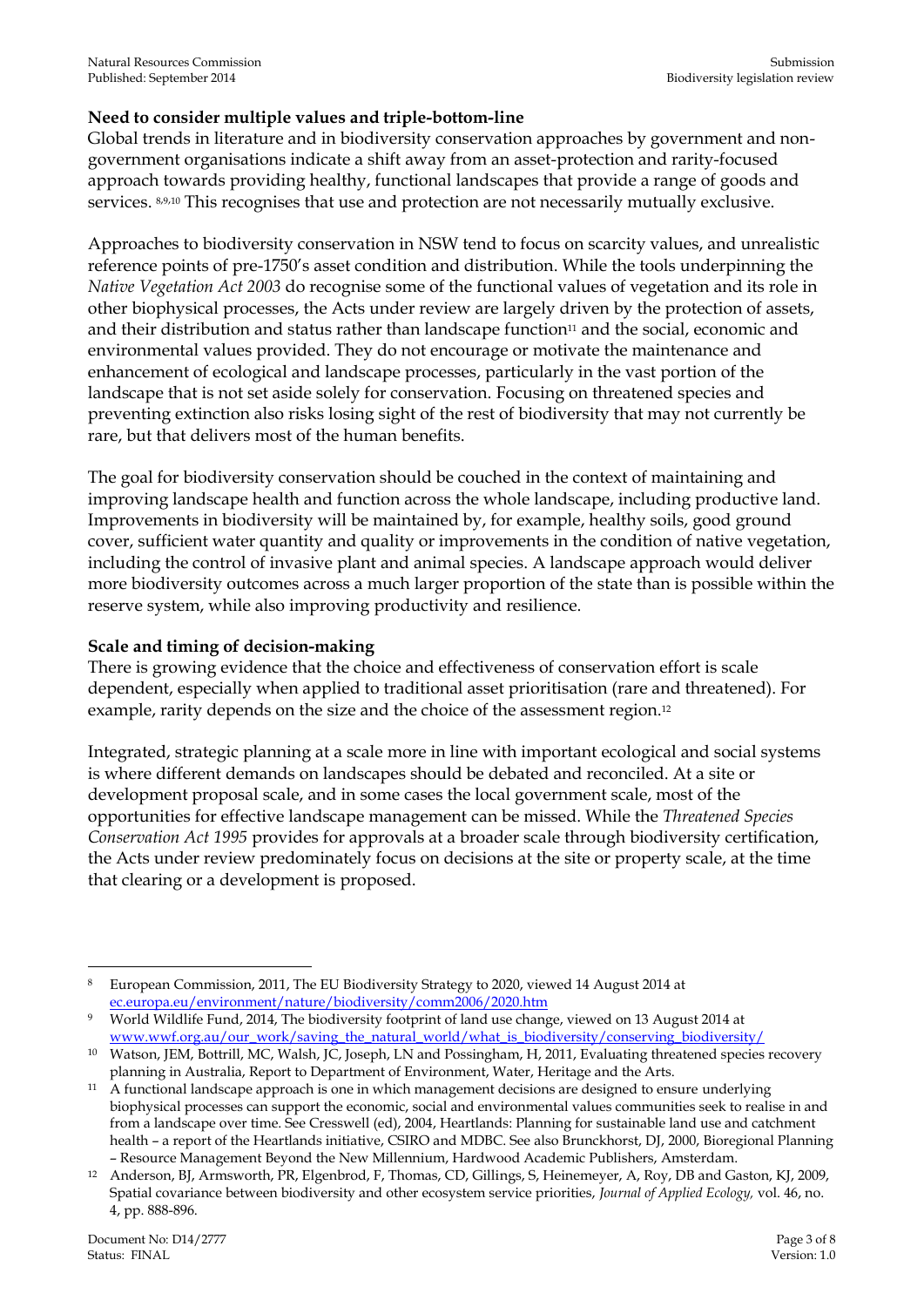## **A potential model**

The review is aiming to establish simpler, streamlined and more effective legislation that will facilitate the conservation of biological diversity, support sustainable development and reduce red tape.

This is not a trivial or incremental exercise. It will require a paradigm shift from an approach that primarily focuses on protecting assets and valuing scarcity, to one that values biodiversity both for its intrinsic value and for its role in healthy, functioning landscapes within a triple-bottom-line decision-making framework. There is a need to look beyond environmental values of biodiversity to understand the net-benefits of a functioning landscape.

Institutionally, a landscape approach requires mechanisms to identify and resolve conflicting societal values for particular landscapes. The logical place for this to happen is within the land use planning system through state and regional planning, local-scale zoning and development controls, and the interaction of markets and other social institutions.

#### **Integrated regulatory framework**

The NRC suggests that the panel explores an integrated legislative framework that builds wholeof-landscape management, including biodiversity conservation, into the land use planning system. This would be supported by the expertise and participation of all relevant agencies together with decision-frameworks that consider environmental, economic and social outcomes, and strategies to maintain environmental values within thresholds of landscape function.

This would ensure a more coherent planning system which would manage development while giving equal consideration to improving the functionality and resilience of landscapes to support the environmental, economic, social and cultural values of communities now, and in the future. It should involve identifying thresholds beyond which there are risks of irreversible changes in the way the landscape functions, and planning within the limits of what our landscapes can sustain.

Such legislation for NSW should have a single, well defined, sustainable development objective that considers the social, economic and environmental impacts and benefits of any development. This can draw from the experience in New Zealand with the *Resource Management Act 1991* (NZ) which has one, clearly defined sustainable development objective, adopts a risk-based approach and devolves decision making to regions. The *Resource Management Act 1991* (NZ) has a single purpose – to promote the sustainable management of natural and physical resources. There is also the opportunity to harmonise with the definition of ecologically sustainable development in the Commonwealth *Environment Protection and Biodiversity Conservation Act 1999*. 13

In practice this means that all activities that impact upon the landscape, from building a home to clearing native vegetation, could be integrated under consistent legislation. The social and economic impacts from a proposed development, including any contributions to regional

<sup>-</sup><sup>13</sup> The *EPBC Act 1999* defines the following *principles of ecologically sustainable development*: (a) decision-making processes should effectively integrate both long-term and short-term economic, environmental, social and equitable considerations;

 <sup>(</sup>b) if there are threats of serious or irreversible environmental damage, lack of full scientific certainty should not be used as a reason for postponing measures to prevent environmental degradation;

 <sup>(</sup>c) the principle of inter-generational equity—that the present generation should ensure that the health, diversity and productivity of the environment is maintained or enhanced for the benefit of future generations;

 <sup>(</sup>d) the conservation of biological diversity and ecological integrity should be a fundamental consideration in decision-making;

 <sup>(</sup>e) improved valuation, pricing and incentive mechanisms should be promoted.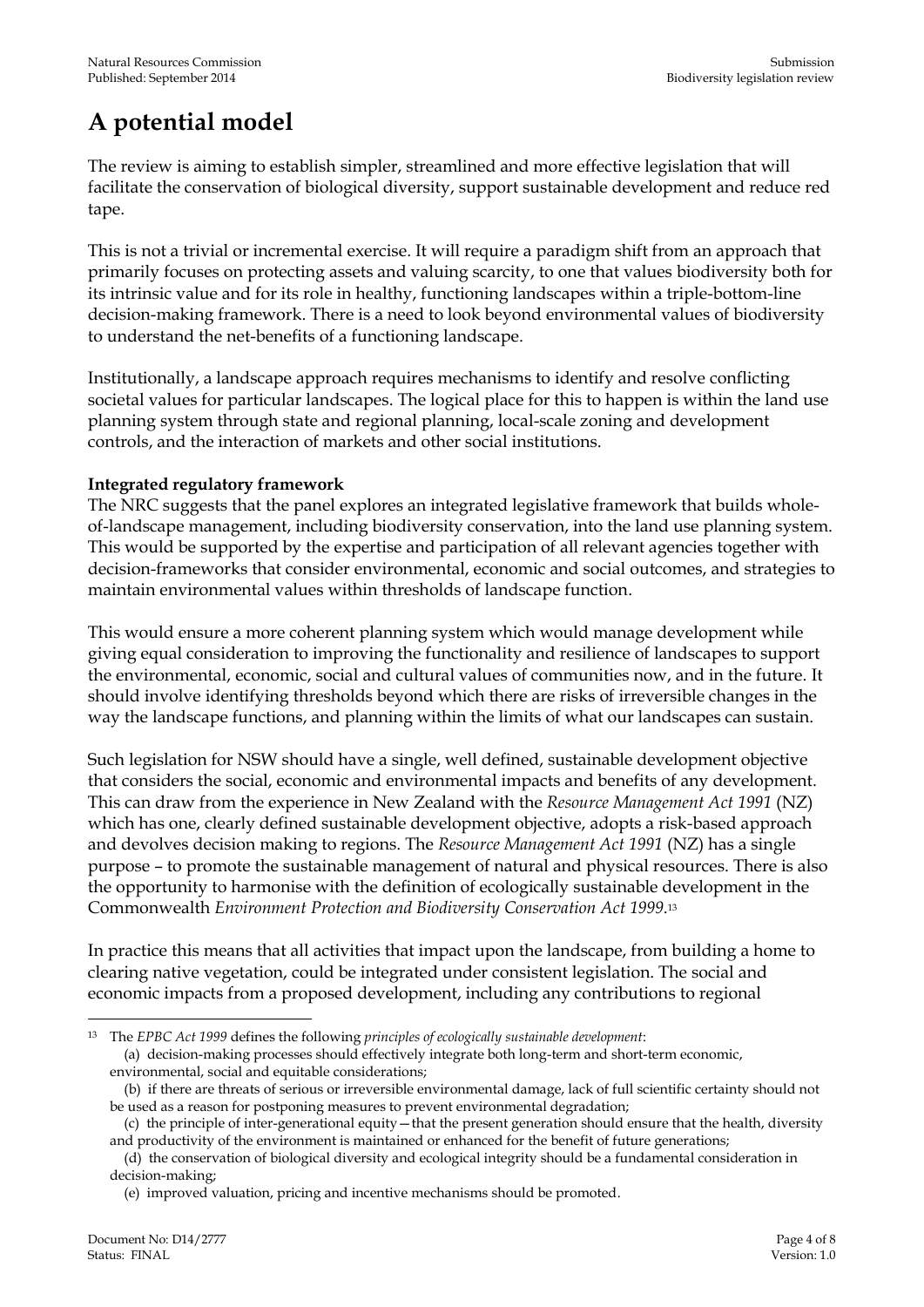economic and social capital, should be considered alongside any environmental impacts including potential reductions in ecosystem services.

This single regulatory framework should apply across the whole state, with regional planning processes allowing for regional variation in response to the needs of different landscapes and their communities.

#### **Planning arrangements**

The model should be overseen by both the Minister for Planning and the Minister for Environment. Key elements would include:

- **clear state-wide standards and policies to inform regional planning**. These would be prepared at the state scale by the Department of Planning and Environment (including Office of Environment and Heritage and Office of Local Government) with input from agencies across government to provide clear guidance and clarity on standards and expectations for regional plans.
- **regional planning that develops forward looking scenarios to generate a plan for desired future landscapes**. Processes for determining the inevitable trade-offs between social, ecological and economic objectives should be transparent and participatory. Regional plans would establish the desired future land use configuration and detail the land management rules and codes of practice necessary to achieve a sustainable development outcome, which could vary from region to region. The preparation of these plans would be facilitated by the Department of Planning and Environment (including Office of Environment and Heritage and Office of Local Government), with the full collaboration of other relevant agencies and state and regional organisations and communities.
- **risk-based processes for assessing individual proposals and determining consent conditions at a local scale**. Decisions would be based on the contribution of the proposal to the agreed future landscape in the regional plan, better aligning the regulatory burden with the degree of risk. Local government would continue to prepare local plans that must be consistent with the regional plans.

The legislation should provide for a number of consent types that cover the full range of activities that may impact on the landscape and would vary with the degree of risk posed, for example the scale of land use change or development. The regional plans would establish 'triggers' for bringing certain proposals into an approval process. Certain routine land management issues would be governed by codes of practice with oversight and any necessary consents issued by the relevant Local Land Service; Local Government would have consent authority for certain developments; and developments or land use changes with the highest potential impacts would be referred to the Department of Planning and Environment or the Planning Assessment Commission.

An independent body like the NRC should periodically review the effectiveness of the resource management system and make recommendations for improvement.

#### **Consistent approach to offsets**

This framework should build on and broaden the approach of the *draft NSW Biodiversity Offsets Policy for Major Projects* to establish consistent mechanisms for assessing the economic and social, as well as the environmental, impacts of proposals, and calculating the type and value of offsetting required. Regulation should mandate the use of a common instrument and metrics for all impact calculations and conservation transactions to transparently and consistently reconcile development and conservation objectives for a net public benefit.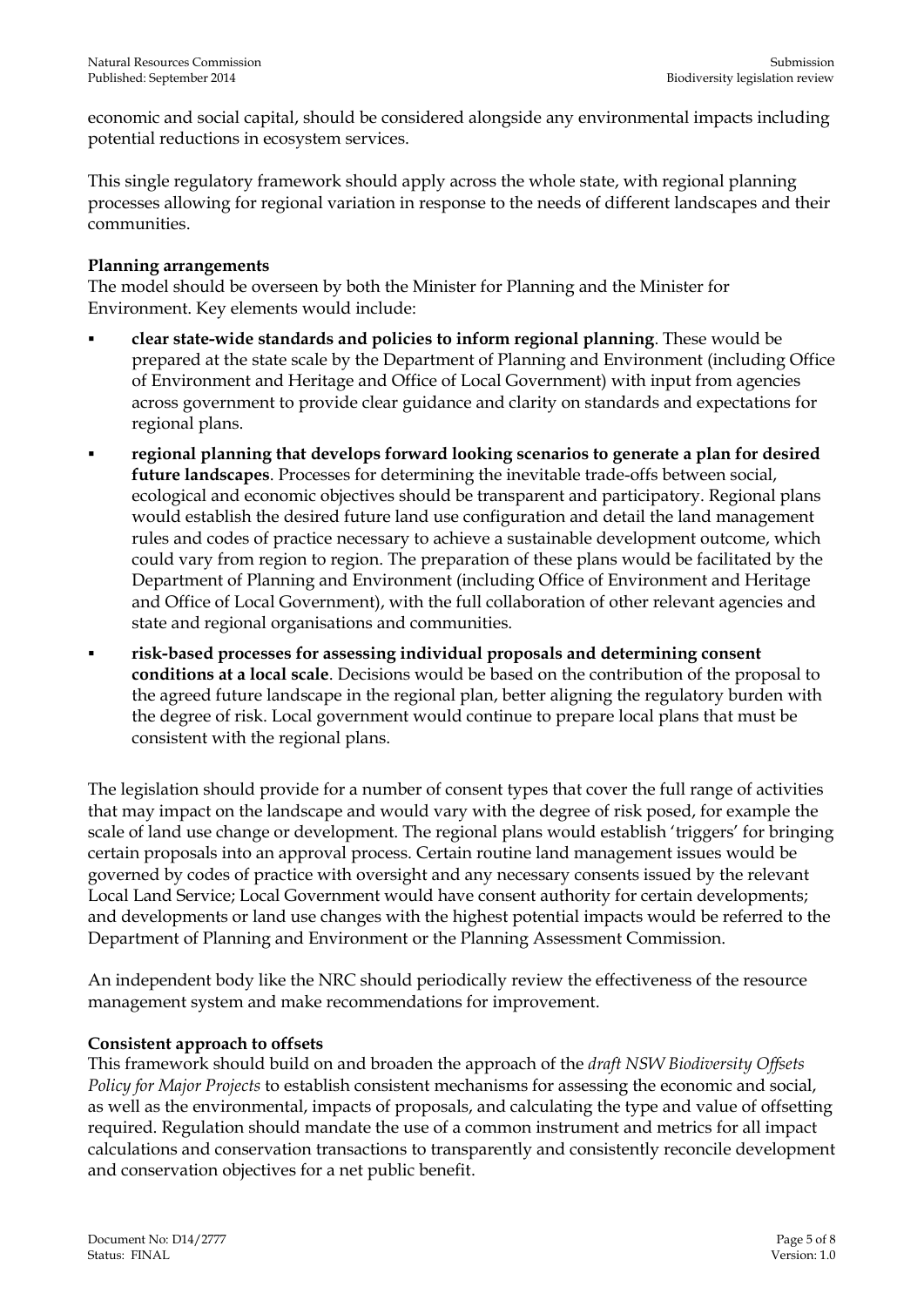The approach to offsets should be consistent with the proposed sustainable development objective for the legislation and a landscape approach. For instance, the NSW BioBanking instrument is considered good practice for biodiversity assets, <sup>14</sup> that with adaptation may be able to be used to evaluate broader ecosystem service 'credits' at a landscape scale. The instrument and trading rules would need to be flexible about the type and location of offsets, provided the arrangements contribute to the land use configuration and priorities in the regional plan, within agreed thresholds.

Importantly, NSW needs to significantly improve monitoring of agreed offsets and auditing of compliance to ensure that offsets are legitimate and any agreed actions are implemented. An independent body should be responsible for auditing offsets.

#### **Complement regulation with other policy responses**

Regulation is only one of many tools available to conserve biodiversity. A mix of complementary policy mechanisms that regulate, incentivise, educate and encourage voluntary management of functional landscapes would provide social and economic benefits. It would also more equitably and effectively conserve biodiversity.

The Productivity Commission supported a regional planning approach where15:

- landholders bear the costs of actions that directly contribute to sustainable resource use and private benefits
- the wider community pays for the extra costs of providing 'public good' environmental services, such as biodiversity conservation where they are likely to impinge significantly on the capacity of landholders to utilise their land for production
- regional institutions coordinate and promote consistent approaches to the delivery of public good objectives.

The overall framework should focus on outcomes and build trust. Legislation should enable innovative approaches, such as those used by the Nature Conservation Trust and others, and the use of tools that allow adaptive responses to address the social, economic and environmental impacts on different landholders under a range of local conditions.

An emerging driver is to create policy that promotes and maintains the ecosystem service values of biodiversity in agricultural systems.<sup>16</sup> This is broader than payments for ecosystem services options as it can include agricultural insurance products, regulatory assurances<sup>17</sup>, landscape and land use configuration schemes and the integration of large-scale conservation programs with agriculture partners.<sup>18</sup>

<sup>-</sup><sup>14</sup> Robinson, D, 2011, Biodiversity banking in NSW: A critique. *The Australasian Journal of Natural Resources Law and Policy*, vol. 14, no. 2, pp. 115–137.

<sup>15</sup> Productivity Commission, 2004, Impacts of Native Vegetation and Biodiversity Regulations, Report no. 29, Melbourne.

<sup>&</sup>lt;sup>16</sup> Land managed for agriculture includes a significant component of Australia's biodiversity assets. More than half of the agricultural businesses reporting native vegetation or wetlands, rivers and creeks on farm were protecting these resources for conservation purposes. See Barson, M, Mewett, J and Paplinska, J, 2012, Trends in on farm biodiversity management in Australia's agricultural industries, Caring for our Country Sustainable Practices fact sheet 5. Department of Agriculture, Fisheries and Forestry.

<sup>&</sup>lt;sup>17</sup> Wilcove, DS, and Lee, J, 2004, Using Economic and Regulatory Incentives to Restore Endangered Species: Lessons Learned from Three New Programs, Conservation Biology, vol. 18, no. 3, pp. 639-645.

<sup>18</sup> Sauer, J, Walsh, J and Zilberman, D, 2013, Agri-Environmental Policy Effects at Producers Level – Identification and Measurement, *Proceedings of the 53rd Annual Conference of the German Society of Economic and Social Sciences in Agriculture,* pp. 1-15.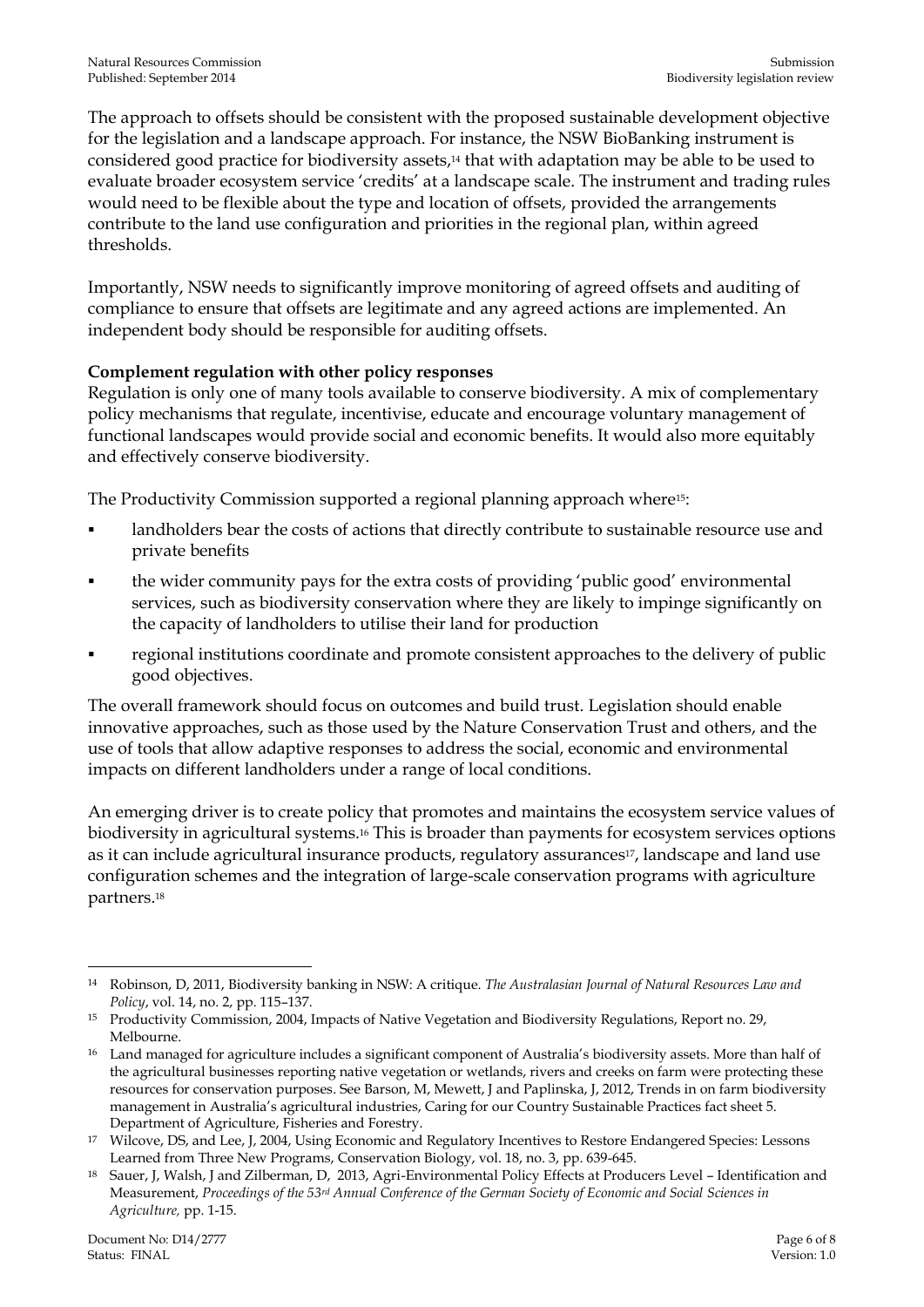The specific choice of tools will depend on the desired outcomes and local social and economic circumstances. Key considerations when identifying and designing instruments include: landholder motivations and willingness to participate; the importance of partnerships and connectivity; the design of agreements including the length of contracts; cost efficiency; and the need to avoid perverse outcomes such as reducing motivation for voluntary action.19 20

#### **Monitoring, evaluation and reporting**

Despite current efforts and halting of broad-scale clearing, biodiversity loss continues, even in those regions where reserves might be working for a given threatened species. <sup>21</sup> Evidence Australia-wide and for NSW indicates negative trends for terrestrial ecosystem extent and quality and diversity of terrestrial plants and animals. 22 23

Significant efforts and some progress have been made to improve biodiversity outcomes. For instance, over one million hectares of native vegetation were conserved or improved in NSW in 2010<sup>24</sup> with a further 300,000 hectares of native vegetation conserved or improved in the 2012-13 financial year.<sup>25</sup>

However, it is difficult to evaluate the full extent of the problem, or properly understand the benefits of interventions. A landscape approach requires a shift from simply recording status, inputs and outputs, to recording real changes and outcomes across the landscape. <sup>26</sup> Further, while direct monitoring and evaluation of desired biodiversity outcomes is currently limited<sup>27</sup>, NSW does have a great deal of data related to ecosystem condition, which could be better used to assess current condition and trends as well as inform decision-making

#### **Better uses for current tools**

Evaluation and accounting tools are available to support decisions on appropriate interventions, incentive schemes and market-based mechanisms. NSW uses only a fraction of the potential of these evidence-based tools, and they tend to be used to make decisions, rather than to support decision-making.

In the past there has been a disjunct between policy development and the development and application of tools to deliver it. Therefore, while existing tools are impressive, those selected for future application will need modification to improve their alignment with policy objectives, especially in order to accommodate triple-bottom-line considerations.

<sup>-</sup><sup>19</sup> Doremus, H., 2003. A policy portfolio approach to biodiversity protection on private lands. *Environmental Science & Policy*, 6(3), pp.217–232.

<sup>20</sup> Hanley, N., Banerjee, S., Lennox, G.D., Armsworth, P.R., 2012. How should we incentivize private landowners to "produce" more biodiversity?, Stirling Economics Discussion Paper 2012-2, viewed 20 August 2014, http://www.management.stir.ac.uk/research/conomics/working-papers.

<sup>&</sup>lt;sup>21</sup> NSW Environment Protection Authority, New South Wales state of the environment 2012, viewed 1 September 2014, http://www.epa.nsw.gov.au/soe/soe2012/index.htm.

<sup>22</sup> Australian State of the Environment Committee 2011, Australia state of the environment 2011, Department of Sustainability, Environment, Water, Population and Communities, Canberra, viewed 1 September 2014, http://www.environment.gov.au/science/soe/2011.

<sup>23</sup> Australian Bureau of Statistics 2009-10, Year Book Australia: Australia's biodiversity, viewed 25 August 2014, http://www.abs.gov.au/AUSSTATS/abs@.nsf/Lookup/1301.0Feature+Article12009%E2%80%9310

<sup>24</sup> NSW Office of Environment and Heritage 2010, NSW Annual Report on Native Vegetation 2010, http://www.environment.nsw.gov.au/resources/vegetation/110685nvar2010.pdf.

<sup>25</sup> NSW Office of Environment and Heritage 2014, NSW Report on Native Vegetation 2011-13, http://www.environment.nsw.gov.au/resources/vegetation/2011-13NSWAnnRepNatVegFinal.pdf.

<sup>26</sup> Kapos, V, Balmford, A, Aveling, R, Bubb, P, Carey, P, Entwistle, A and Manica, A, 2008, Calibrating conservation: new tools for measuring success. *Conservation Letters*, vol. 1, no. 4, pp. 155–164.

<sup>27</sup> Australia State of Environment Report 2011, NSW State of the Environment Report 2012, Australian Bureau of Statistics 2009-2010, p. 579.